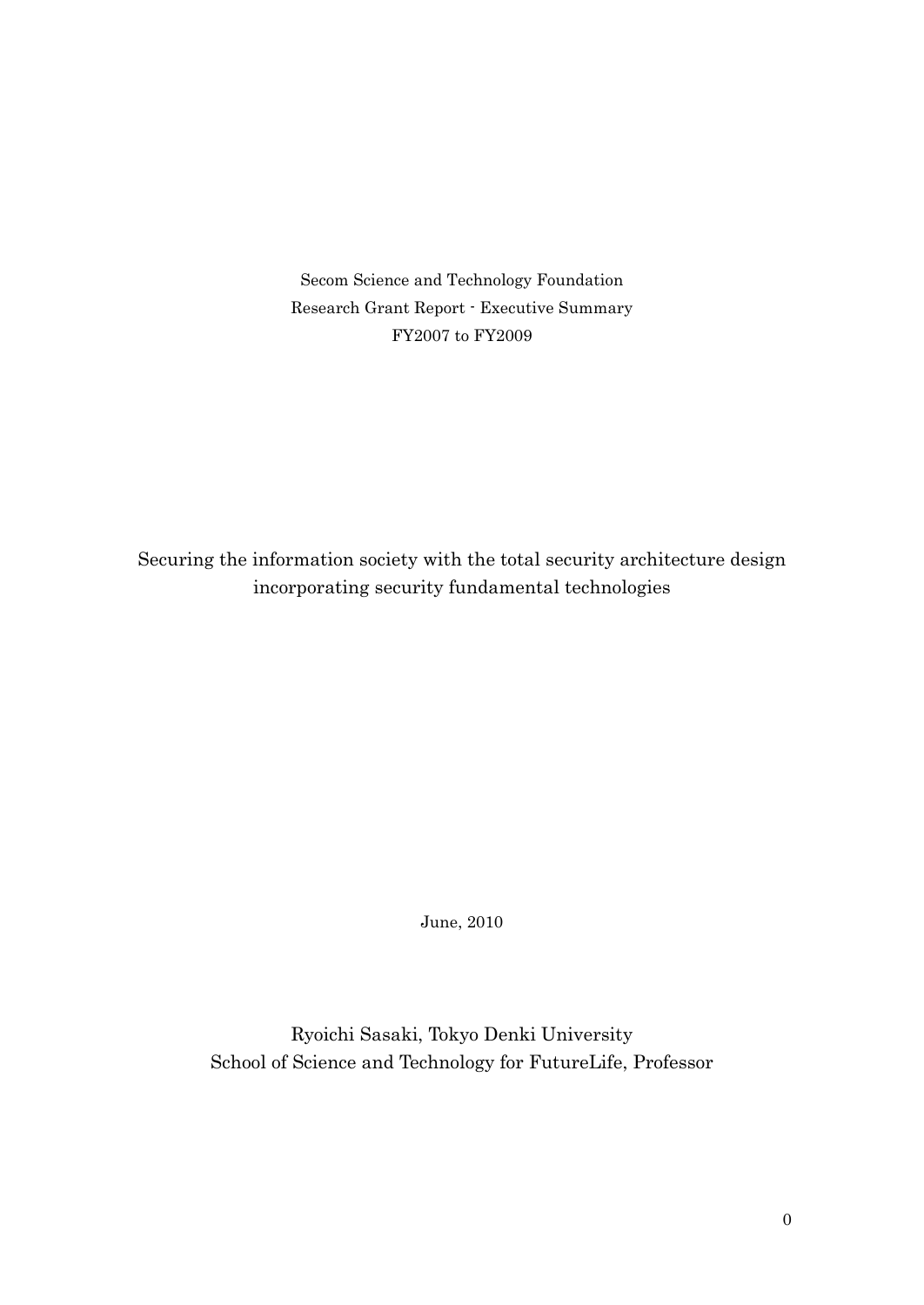## Summary

With increase of the dependence of society to information system, the measures for information security have become important issue more and more. About the fundamental technology of the measure for information security, there was the insufficient point, but various studies have been performed conventionally. However, research and development of the technology to design the desirable total system which consists of these fundamental technologies have hardly been conducted. The technology to be developed should answer the following requirements.

(Requirement 1) There are various kinds of risks in organizations such as companies, and the measure to decrease the security risk can cause a new risk concerning the privacy. Therefore, in consideration of various kinds of risks, means with the avoidance of opposition between risks is necessary.

(Requirement 2) Searching technology for optimal combination of measures is required, because it is difficult to achieve the objective with only one measure against various attacks.

(Requirement 3) Because there are many participants such as manager, customers, or workers for decision making with deferent opinions, risk communication is required to obtain consensus from many participants.

We developed the set of technologies named TSAP which represents Total Security Architecture Planning. The TSAP consists of following four technologies.

(1) TSAP-P (Procedure): It means Total Security Architecture Planning Procedure, and is the central technology for TSAP. To answer the requirement 1 and 2, combinatorial optimization method with 0-1 variables was adopted for the formulation and for obtaining the solution. Moreover, to answer the requirement 3, the process for risk communication for obtaining the consensus between the participants was introduced to the above process. In addition, this procedure was applied to the optimization problem of the personal information leakage measures considering digital forensics.

(2) TSAP-M (Modeling): This technology is for formulating the safety and brings the "anshin" which means relief of mind. Various kinds of consideration were performed about relationship between the security and the relief so that there was a phenomenon not to be able to feel the "anshin" even if safe. Moreover, exploratory factor analysis (EFA), was performed on the results from the user surveys, and the factors to bring "anshin" in terms of security were clarified. This study initiates the security psychology research in Japan.

(3) TSAP-D (Digital Forensics): TSAP-D is the technology for digital forensics to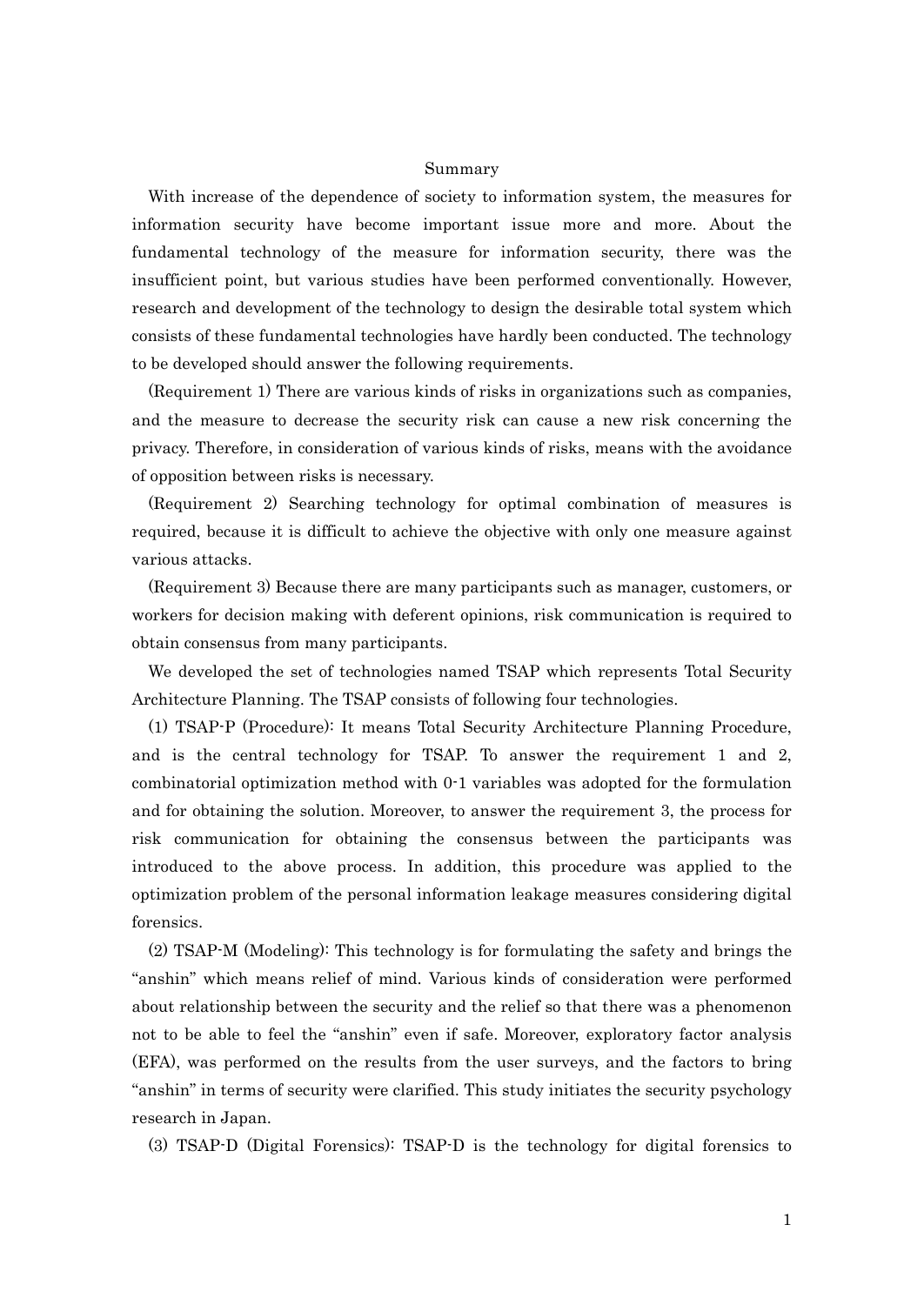maintain the evidence of digital data. From recognition to be late of digital forensics study in Japan in comparison with U.S.A., etc, we focused on the study to maintain the evidence of the data, even if the owners or the administrators of the computer tried to illegal operation, because such study has been hardly performed in the world. As a result, we could quickly achieve the level to be accepted by a top class Digital Forensics society, and to be able to hold the international conference of the society in Japan.

(4) TSAP-C (Confirmation): TSAP-C is the technology to confirm the safety of the system easily. As TSAP-C, it was essential to develop the visualization technology for adopting proper measure in restricted time, because the correspondence to security issues has many things needing emergency. Various technologies for visualization were developed and its usefulness was evaluated using experiments.

As a result of the application, usefulness of the TSAP could be confirmed. In future, we will improve the function of the TSAP for practical use.